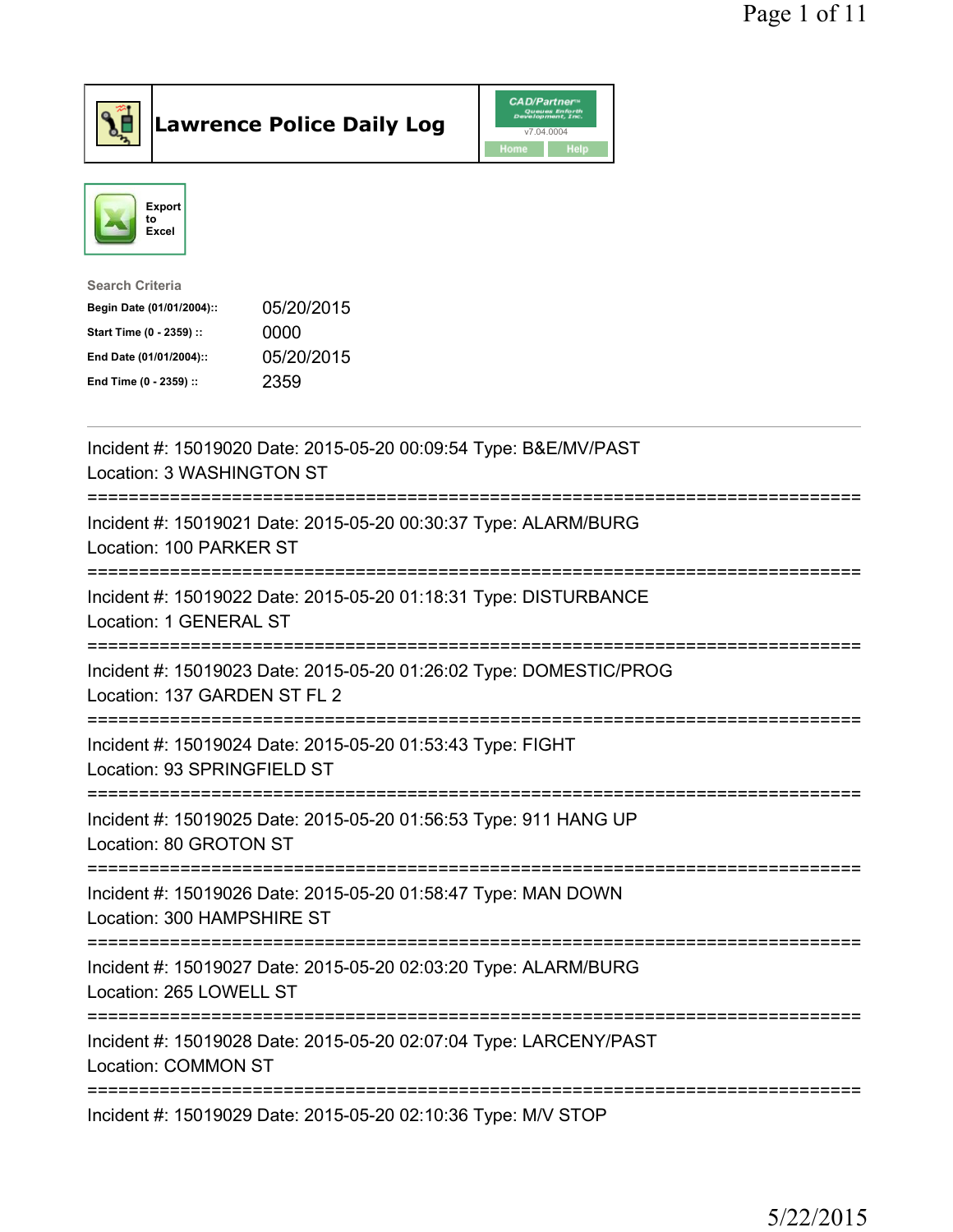Location: S UNION ST

| Incident #: 15019030 Date: 2015-05-20 03:44:49 Type: AUTO ACC/NO PI<br>Location: ENTERPRIZE RENT A CAR / 660 S UNION ST |
|-------------------------------------------------------------------------------------------------------------------------|
| Incident #: 15019031 Date: 2015-05-20 05:59:12 Type: DOMESTIC/PROG<br>Location: 231 WATER ST                            |
| Incident #: 15019032 Date: 2015-05-20 06:17:34 Type: M/V STOP<br>Location: CHESTNUT ST & LAWRENCE ST                    |
| Incident #: 15019033 Date: 2015-05-20 07:13:49 Type: M/V STOP<br>Location: HAVERHILL ST & LAWRENCE ST                   |
| Incident #: 15019034 Date: 2015-05-20 07:25:54 Type: M/V STOP<br>Location: HAVERHILL ST & JACKSON ST                    |
| Incident #: 15019035 Date: 2015-05-20 07:28:27 Type: M/V STOP<br>Location: DOYLE ST & WATER ST                          |
| Incident #: 15019036 Date: 2015-05-20 07:33:03 Type: M/V STOP<br>Location: 385 WATER ST                                 |
| Incident #: 15019037 Date: 2015-05-20 07:39:18 Type: DISTURBANCE<br>Location: 231 WATER ST #45                          |
| Incident #: 15019038 Date: 2015-05-20 07:43:05 Type: M/V STOP<br>Location: MARBLE AV & WATER ST                         |
| Incident #: 15019039 Date: 2015-05-20 07:46:06 Type: ALARM/BURG<br>Location: 2 MORAN CT                                 |
| Incident #: 15019040 Date: 2015-05-20 07:50:13 Type: M/V STOP<br>Location: LORING ST & MARKET ST                        |
| Incident #: 15019041 Date: 2015-05-20 07:57:16 Type: AUTO ACC/NO PI<br>Location: ANDOVER ST & S BROADWAY                |
| Incident #: 15019042 Date: 2015-05-20 08:09:05 Type: M/V STOP<br>Location: LORING ST & MARKET ST                        |
| Incident #: 15019043 Date: 2015-05-20 08:20:21 Type: M/V STOP<br>Location: 67 SALEM ST                                  |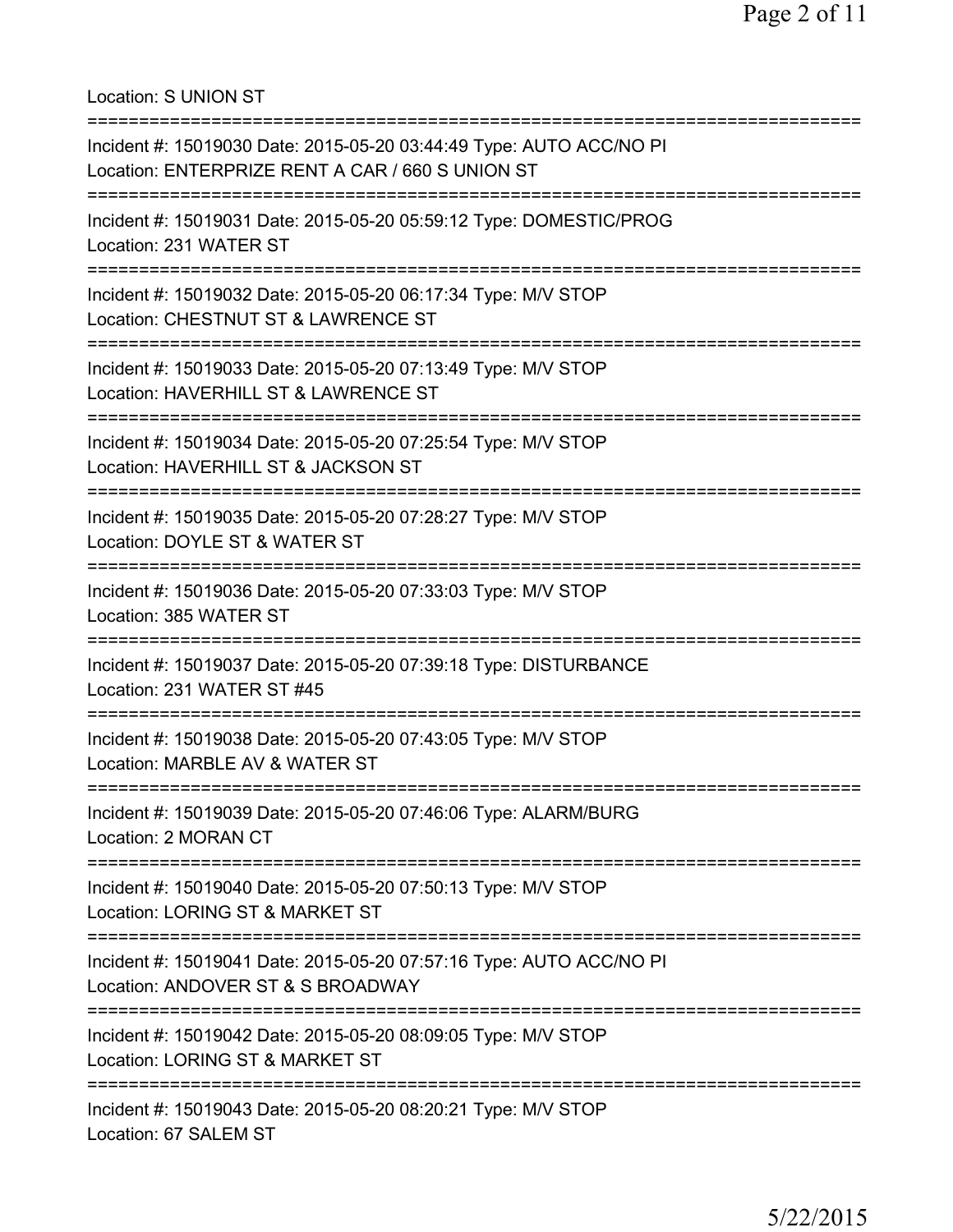| =====================================                                                                       |
|-------------------------------------------------------------------------------------------------------------|
| Incident #: 15019044 Date: 2015-05-20 08:24:05 Type: M/V STOP<br>Location: BROADWAY & LOWELL ST             |
| Incident #: 15019045 Date: 2015-05-20 08:29:26 Type: M/V STOP<br>Location: 185 S UNION ST                   |
| Incident #: 15019046 Date: 2015-05-20 08:45:21 Type: 209A/SERVE<br>Location: 90 LOWELL ST                   |
| Incident #: 15019047 Date: 2015-05-20 08:51:52 Type: FIRE<br>Location: 245 BAILEY ST                        |
| Incident #: 15019048 Date: 2015-05-20 08:53:11 Type: ALARMS<br>Location: 89 CYPRESS AV                      |
| Incident #: 15019049 Date: 2015-05-20 09:26:23 Type: CK WELL BEING<br>Location: 70 MELVIN ST FL 3RDFL       |
| -----------<br>Incident #: 15019050 Date: 2015-05-20 09:50:16 Type: UNATENEDCHILD<br>Location: 109 FERRY ST |
| Incident #: 15019051 Date: 2015-05-20 09:52:38 Type: M/V STOP<br>Location: 309 ANDOVER ST                   |
| Incident #: 15019052 Date: 2015-05-20 09:53:40 Type: ALARM/BURG<br>Location: 184 JACKSON ST                 |
| Incident #: 15019053 Date: 2015-05-20 09:58:19 Type: INVESTIGATION<br>Location: 338 LAWRENCE ST             |
| Incident #: 15019054 Date: 2015-05-20 09:59:40 Type: INVESTIGATION<br>Location: 90 LOWELL ST                |
| Incident #: 15019056 Date: 2015-05-20 10:01:37 Type: TOW OF M/V<br>Location: 126 HANCOCK ST                 |
| Incident #: 15019055 Date: 2015-05-20 10:01:47 Type: DISTURBANCE<br>Location: 141 AMESBURY ST #404          |
| Incident #: 15019058 Date: 2015-05-20 10:26:04 Type: ANIMAL COMPL<br>Location: 99 MYRTLE ST                 |
|                                                                                                             |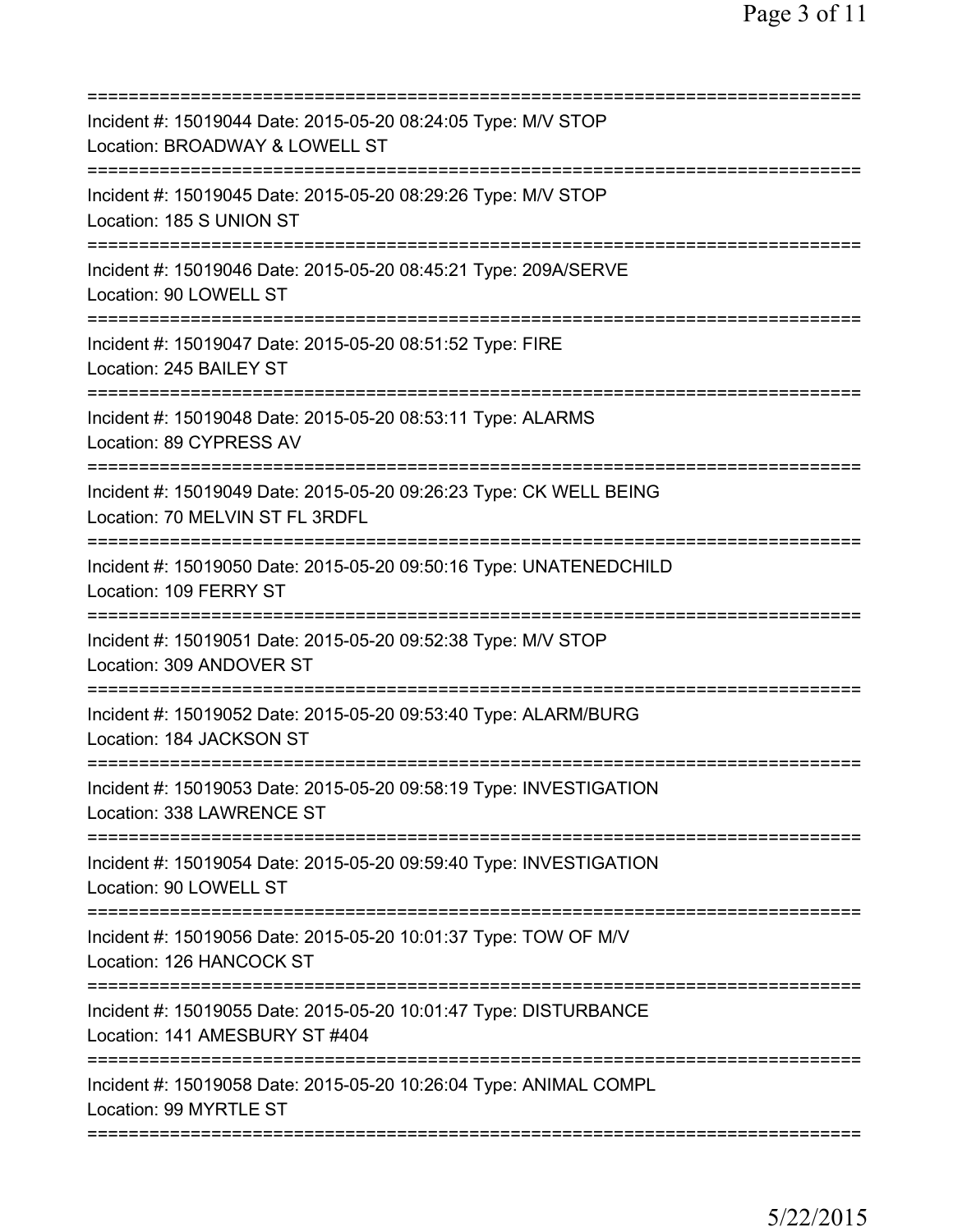| Incident #: 15019057 Date: 2015-05-20 10:26:21 Type: 209A/SERVE<br>Location: 443 HIGH ST                           |
|--------------------------------------------------------------------------------------------------------------------|
| Incident #: 15019059 Date: 2015-05-20 10:40:32 Type: ALARM/BURG<br>Location: ATTICA / 1 MILL ST                    |
| Incident #: 15019060 Date: 2015-05-20 10:41:32 Type: WARRANT SERVE<br>Location: 1 GENERAL ST                       |
| Incident #: 15019061 Date: 2015-05-20 10:47:46 Type: GENERAL SERV<br>Location: 255 E HAVERHILL ST                  |
| Incident #: 15019062 Date: 2015-05-20 11:05:56 Type: HIT & RUN M/V<br>Location: MT VERNON & HALE ST                |
| Incident #: 15019063 Date: 2015-05-20 11:06:27 Type: ALARM/BURG<br>Location: 107 GREENWOOD ST                      |
| Incident #: 15019064 Date: 2015-05-20 11:14:13 Type: TOW OF M/V<br>Location: E HAVERHILL ST & VINE ST<br>========= |
| Incident #: 15019065 Date: 2015-05-20 11:23:29 Type: FIGHT<br>Location: PORTUGUESE A SALAZAR CLUB / 2 SARATOGA ST  |
| Incident #: 15019066 Date: 2015-05-20 11:40:17 Type: TOW OF M/V<br>Location: 102 BAILEY ST                         |
| Incident #: 15019068 Date: 2015-05-20 11:46:45 Type: ANIMAL COMPL<br>Location: 33 STATE ST                         |
| Incident #: 15019067 Date: 2015-05-20 11:47:34 Type: CK WELL BEING<br>Location: 500 MERRIMACK ST                   |
| Incident #: 15019069 Date: 2015-05-20 11:48:37 Type: ANIMAL COMPL<br>Location: 419 LOWELL ST                       |
| Incident #: 15019070 Date: 2015-05-20 11:51:36 Type: DISTURBANCE<br>Location: 32 LAWRENCE ST                       |
| Incident #: 15019071 Date: 2015-05-20 11:57:54 Type: AUTO ACC/PI<br>Location: BROADWAY & COMMON ST                 |
| Incident #: 15019072 Date: 2015-05-20 12:01:32 Type: DK (DRUNK)                                                    |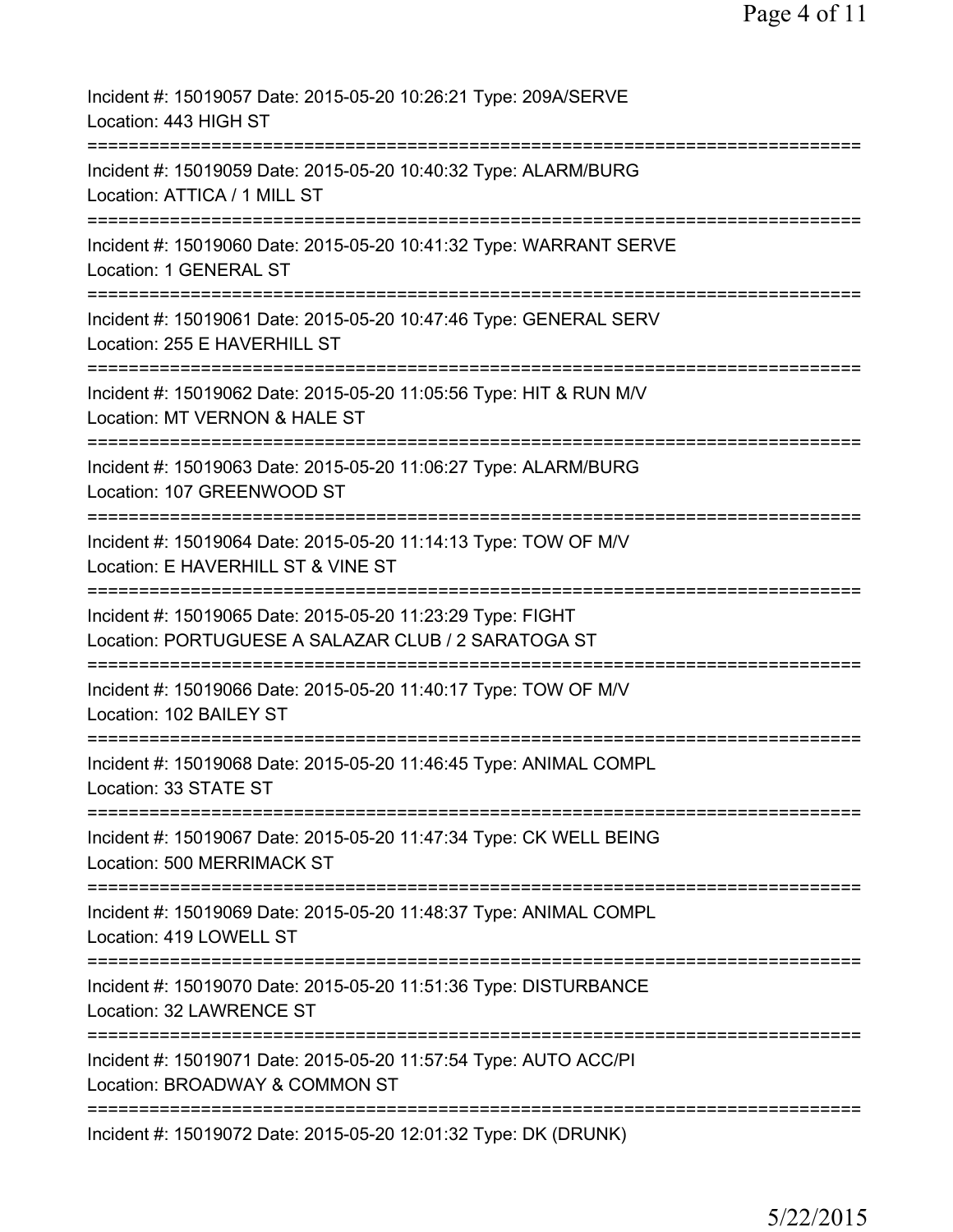Location: 101 AMESBURY ST =========================================================================== Incident #: 15019073 Date: 2015-05-20 12:03:32 Type: SUS PERS/MV Location: MONARCH LOFT / 210 MERRIMACK ST =========================================================================== Incident #: 15019074 Date: 2015-05-20 12:09:10 Type: SHOPLIFTING Location: RITE AID PHARMACY / 365 ESSEX ST =========================================================================== Incident #: 15019075 Date: 2015-05-20 12:29:07 Type: HIT & RUN M/V Location: 320 S BROADWAY =========================================================================== Incident #: 15019076 Date: 2015-05-20 12:40:36 Type: ALARM/BURG Location: MASONIC LODGE / 43 JACKSON ST =========================================================================== Incident #: 15019077 Date: 2015-05-20 12:45:36 Type: SUS PERS/MV Location: 29 SAXONIA AV =========================================================================== Incident #: 15019078 Date: 2015-05-20 13:05:55 Type: MEDIC SUPPORT Location: 48 AMES ST =========================================================================== Incident #: 15019079 Date: 2015-05-20 13:37:04 Type: WOMAN DOWN Location: 137 LAWRENCE ST =========================================================================== Incident #: 15019080 Date: 2015-05-20 13:41:31 Type: INVEST CONT Location: 255 E HAVERHILL ST =========================================================================== Incident #: 15019081 Date: 2015-05-20 13:48:59 Type: INVESTIGATION Location: 70 N PARISH RD =========================================================================== Incident #: 15019082 Date: 2015-05-20 14:11:40 Type: WARRANT SERVE Location: 90 LOWELL ST =========================================================================== Incident #: 15019083 Date: 2015-05-20 14:17:43 Type: KEEP PEACE Location: 134 WEST ST =========================================================================== Incident #: 15019084 Date: 2015-05-20 14:21:43 Type: ASSIST FIRE Location: 200 PARKER ST =========================================================================== Incident #: 15019085 Date: 2015-05-20 14:23:14 Type: M/V STOP Location: MANCHESTER ST & WEST ST =========================================================================== Incident #: 15019086 Date: 2015-05-20 14:24:15 Type: GENERAL SERV Location: 15 UNION ST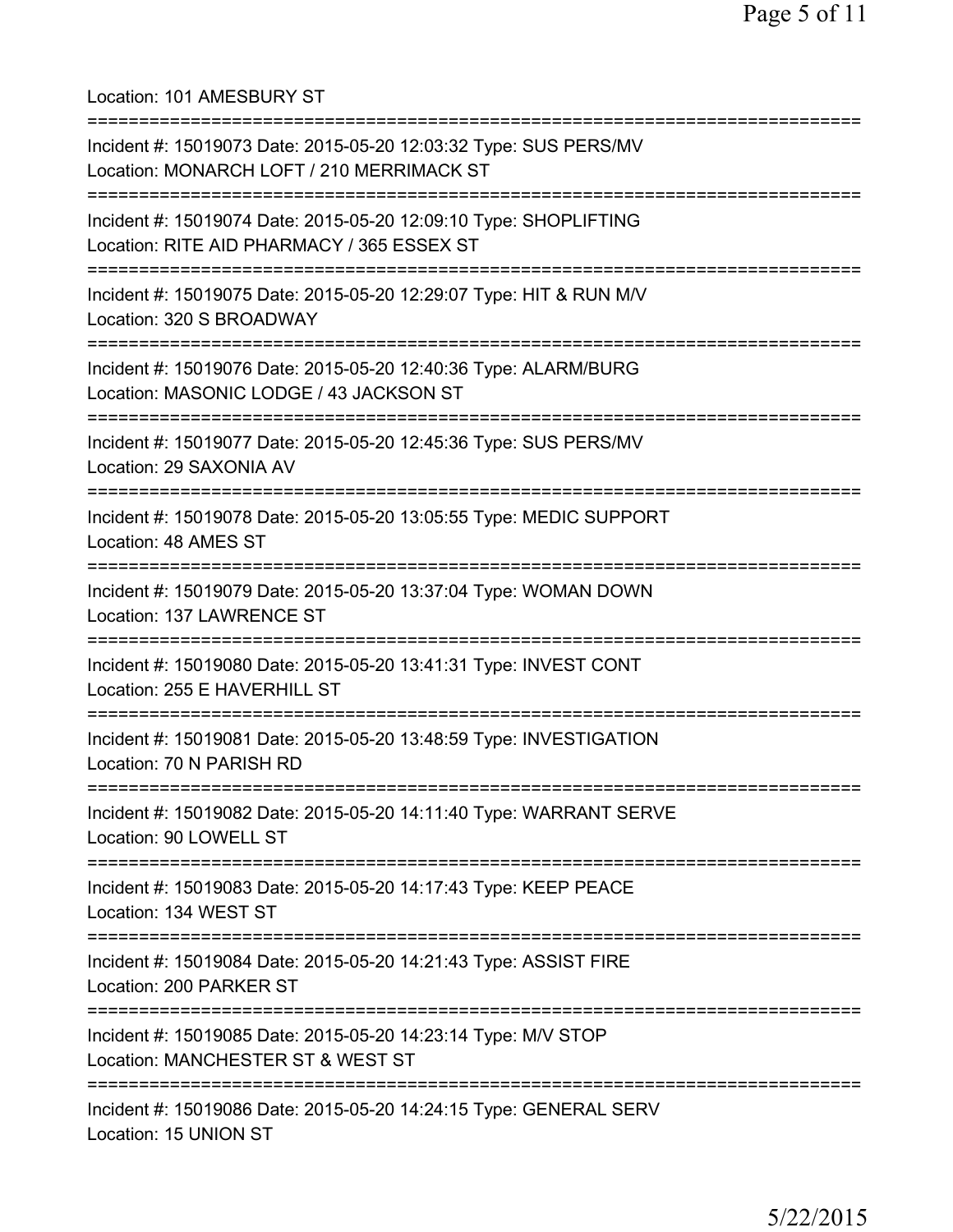| Incident #: 15019087 Date: 2015-05-20 14:25:36 Type: LARCENY/ATTMEPT<br>Location: 55 KNOX ST                                              |
|-------------------------------------------------------------------------------------------------------------------------------------------|
| Incident #: 15019088 Date: 2015-05-20 14:37:00 Type: M/V STOP<br>Location: 196 LAWRENCE ST                                                |
| Incident #: 15019089 Date: 2015-05-20 15:01:11 Type: AUTO ACC/PI<br>Location: LAWRENCE ST & MAPLE ST                                      |
| Incident #: 15019090 Date: 2015-05-20 15:03:53 Type: WOMAN DOWN<br>Location: 94 BRADFORD ST                                               |
| Incident #: 15019091 Date: 2015-05-20 15:07:26 Type: 209A/SERVE<br>Location: 30 BOWDOIN ST                                                |
| Incident #: 15019092 Date: 2015-05-20 15:12:47 Type: 209A/SERVE<br>Location: 3 EASTON ST                                                  |
| Incident #: 15019093 Date: 2015-05-20 15:13:23 Type: WARRANT SERVE<br>Location: 233 HAVERHILL ST<br>===================================== |
| Incident #: 15019094 Date: 2015-05-20 15:16:47 Type: RECOV/STOL/MV<br>Location: 448 LOWELL ST                                             |
| Incident #: 15019095 Date: 2015-05-20 15:17:30 Type: SUS PERS/MV<br>Location: BELKNAP ST & DANA ST                                        |
| Incident #: 15019096 Date: 2015-05-20 15:25:14 Type: SUS PERS/MV<br>Location: 35 FARNHAM ST                                               |
| Incident #: 15019097 Date: 2015-05-20 15:32:38 Type: CK WELL BEING<br>Location: 410 ESSEX ST                                              |
| Incident #: 15019098 Date: 2015-05-20 15:35:37 Type: M/V STOP<br>Location: LAWRENCE ST & MAPLE ST                                         |
| ==============================<br>Incident #: 15019099 Date: 2015-05-20 15:40:14 Type: DRUG VIO<br>Location: 285 ESSEX ST                 |
| Incident #: 15019100 Date: 2015-05-20 15:40:39 Type: STOL/MV/PAS<br>Location: 32 BROOK ST                                                 |
|                                                                                                                                           |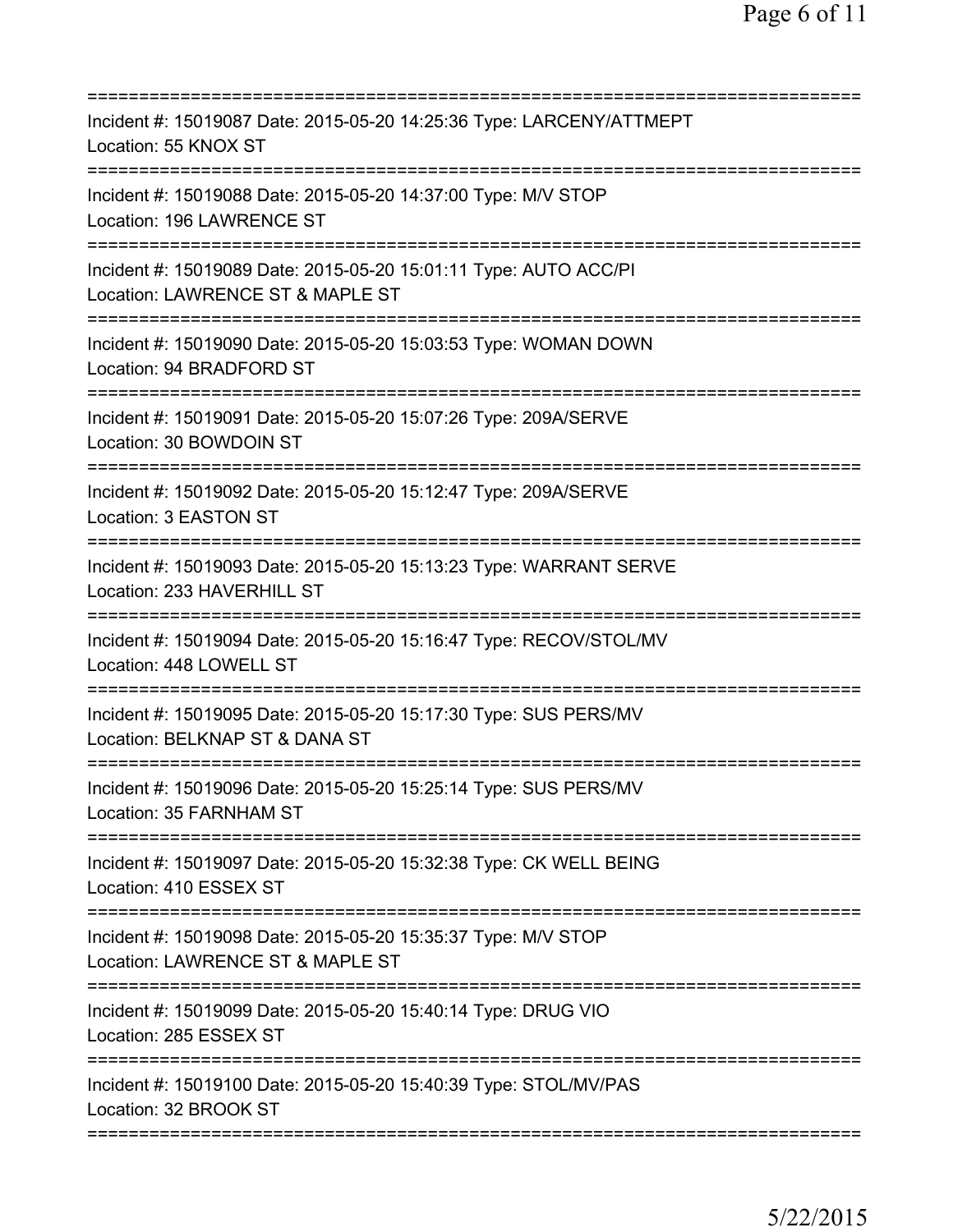| Incident #: 15019101 Date: 2015-05-20 15:46:11 Type: 209A/SERVE<br>Location: 30 GROTON ST                                      |
|--------------------------------------------------------------------------------------------------------------------------------|
| Incident #: 15019102 Date: 2015-05-20 15:52:20 Type: TEST QED<br>Location: 1 FRONT ST                                          |
| Incident #: 15019103 Date: 2015-05-20 15:56:34 Type: DISTURBANCE<br>Location: 56 SHATTUCK ST FL 2NDFL                          |
| Incident #: 15019104 Date: 2015-05-20 16:05:42 Type: AUTO ACC/NO PI<br>Location: BROADWAY & MANCHESTER ST                      |
| Incident #: 15019106 Date: 2015-05-20 16:18:02 Type: TRESPASSING<br>Location: 107 CAMBRIDGE ST                                 |
| Incident #: 15019105 Date: 2015-05-20 16:19:03 Type: TOW OF M/V<br>Location: 211 MERRIMACK ST                                  |
| Incident #: 15019107 Date: 2015-05-20 16:26:29 Type: SUS PERS/MV<br>Location: 20 KNOX ST                                       |
| Incident #: 15019108 Date: 2015-05-20 16:36:36 Type: TRESPASSING<br>Location: 270 CANAL ST FL 4THFL                            |
| Incident #: 15019109 Date: 2015-05-20 16:44:11 Type: M/V STOP<br>Location: MERRIMACK ST & PARKER ST                            |
| Incident #: 15019110 Date: 2015-05-20 17:01:19 Type: TOW OF M/V<br>Location: 490 HAMPSHIRE ST                                  |
| Incident #: 15019111 Date: 2015-05-20 17:10:56 Type: DISTURBANCE<br>Location: 7 S BROADWAY                                     |
| Incident #: 15019112 Date: 2015-05-20 17:24:19 Type: INVESTIGATION<br>Location: 90 ESSEX ST                                    |
| Incident #: 15019113 Date: 2015-05-20 17:24:49 Type: DOMESTIC/PROG<br>Location: HAFFNERS GAS STATION / 469 HAVERHILL ST        |
| ==============================<br>Incident #: 15019114 Date: 2015-05-20 17:31:31 Type: LOST PROPERTY<br>Location: 136 ESSEX ST |
| Incident #: 15019115 Date: 2015-05-20 17:31:57 Type: DISTURBANCE                                                               |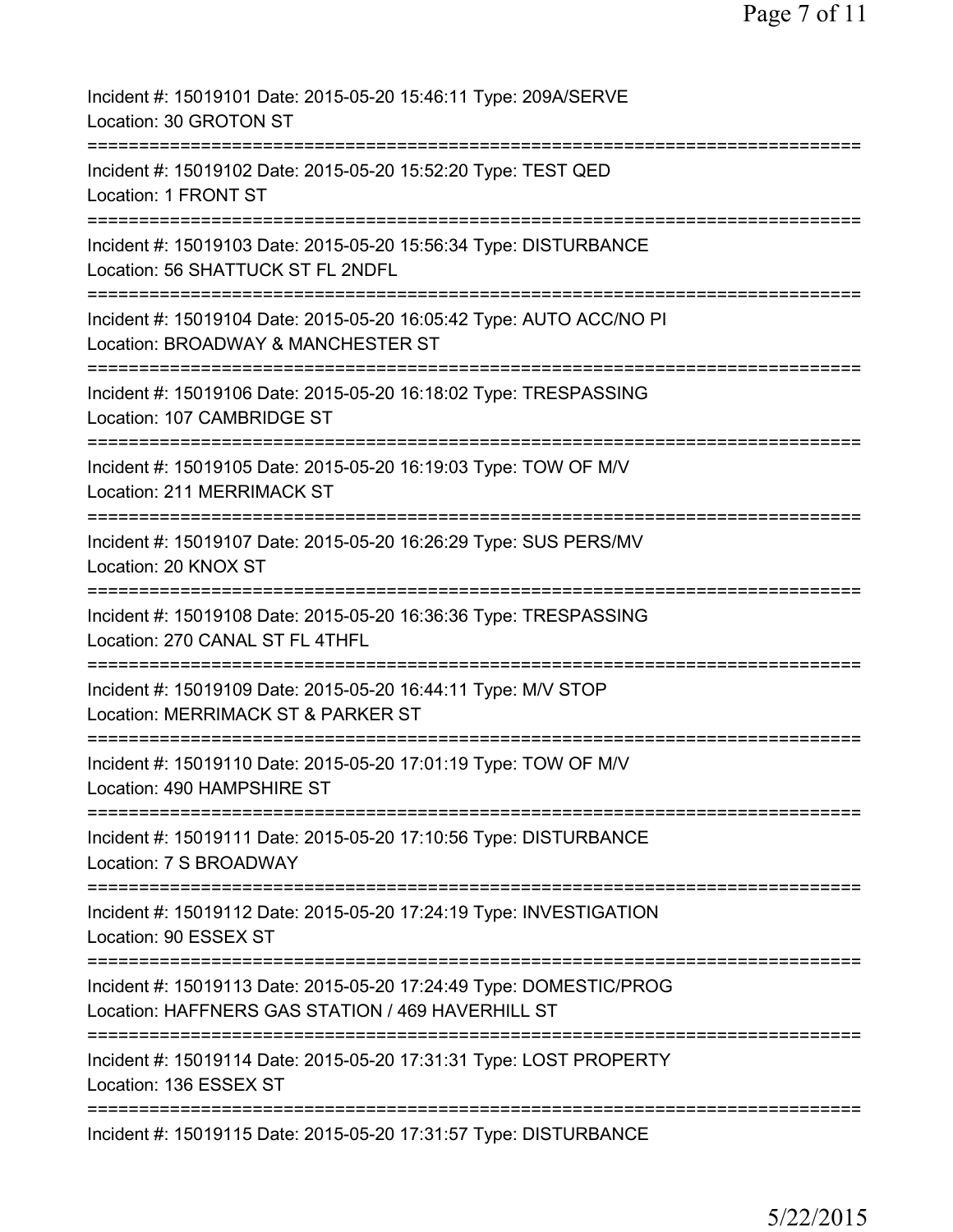Location: 71 HAWLEY ST FL 1ST =========================================================================== Incident #: 15019116 Date: 2015-05-20 17:45:54 Type: HIT & RUN M/V Location: FRANKLIN ST & TREMONT ST =========================================================================== Incident #: 15019117 Date: 2015-05-20 17:54:22 Type: HARASSMENT Location: 49 BRADFORD ST =========================================================================== Incident #: 15019118 Date: 2015-05-20 18:09:05 Type: CARJACKING Location: BROADWAY & PARK ST =========================================================================== Incident #: 15019119 Date: 2015-05-20 18:20:51 Type: M/V STOP Location: HAVERHILL ST & OXFORD ST =========================================================================== Incident #: 15019120 Date: 2015-05-20 18:22:31 Type: SUS PERS/MV Location: BROADWAY LIQUORS / 434 BROADWAY =========================================================================== Incident #: 15019121 Date: 2015-05-20 18:23:02 Type: MEDIC SUPPORT Location: BROADWAY LIQUORS / 434 BROADWAY =========================================================================== Incident #: 15019122 Date: 2015-05-20 18:32:36 Type: MAN DOWN Location: LAWRENCE MEAT COMPANY / 264 LOWELL ST =========================================================================== Incident #: 15019123 Date: 2015-05-20 18:46:30 Type: M/V STOP Location: BROADWAY & LOWELL ST =========================================================================== Incident #: 15019124 Date: 2015-05-20 18:46:55 Type: B&E/MV/PAST Location: AMESBURY & COMMON ST =========================================================================== Incident #: 15019125 Date: 2015-05-20 18:55:18 Type: M/V STOP Location: BROADWAY & COMMON ST =========================================================================== Incident #: 15019126 Date: 2015-05-20 19:03:02 Type: TENANT PROB Location: 208 CARLETON ST #3 FL 2 =========================================================================== Incident #: 15019127 Date: 2015-05-20 19:04:07 Type: SUS PERS/MV Location: WENDYS / 55 HAMPSHIRE ST =========================================================================== Incident #: 15019128 Date: 2015-05-20 19:19:41 Type: 209A/VIOLATION Location: BALI'S RESTURANT / 59 ESSEX ST =========================================================================== Incident #: 15019129 Date: 2015-05-20 19:22:36 Type: DOMESTIC/PROG Location: 19 N BOYLSTON ST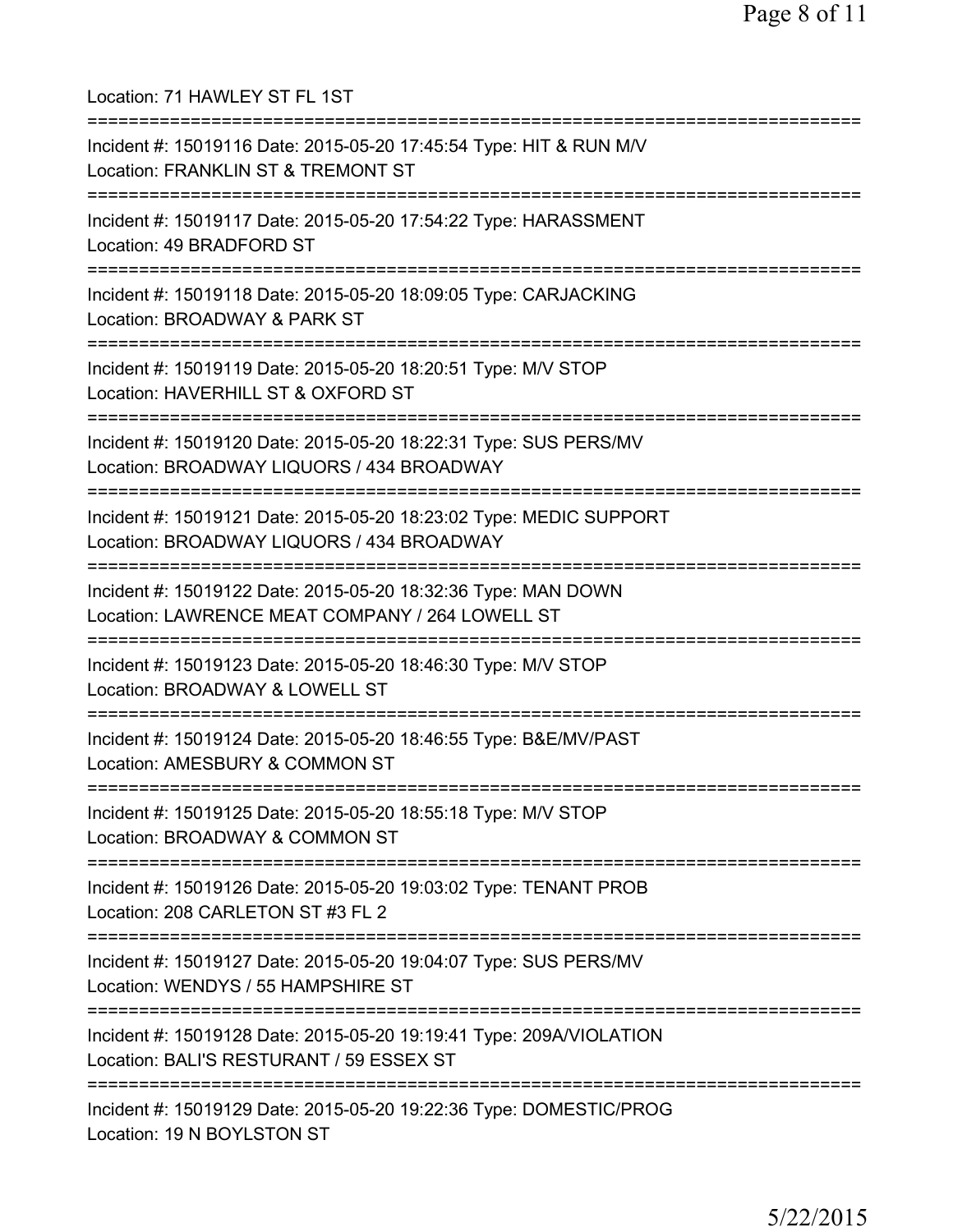| Incident #: 15019130 Date: 2015-05-20 19:36:41 Type: M/V STOP<br>Location: MARKET ST & PARKER ST<br>======================            |
|---------------------------------------------------------------------------------------------------------------------------------------|
| Incident #: 15019131 Date: 2015-05-20 19:49:44 Type: FIGHT<br>Location: BRADFORD ST & WINSLOW PL                                      |
| Incident #: 15019132 Date: 2015-05-20 19:57:44 Type: AMBULANCE ASSSI<br>Location: 46 ARLINGTON ST                                     |
| Incident #: 15019133 Date: 2015-05-20 20:00:06 Type: M/V STOP<br>Location: 187 ESSEX ST                                               |
| Incident #: 15019134 Date: 2015-05-20 20:02:00 Type: DRUG VIO<br>Location: 205 BROADWAY                                               |
| =====================================<br>Incident #: 15019135 Date: 2015-05-20 20:04:49 Type: MAL DAMG PROG<br>Location: 9 SAXONIA AV |
| Incident #: 15019136 Date: 2015-05-20 20:13:22 Type: DOMESTIC/PROG<br>Location: 10 DIAMOND ST #26                                     |
| Incident #: 15019138 Date: 2015-05-20 20:22:40 Type: ROBBERY UNARM<br><b>Location: LEBANON ST</b>                                     |
| Incident #: 15019137 Date: 2015-05-20 20:25:54 Type: M/V STOP<br>Location: 382 ELM ST                                                 |
| Incident #: 15019139 Date: 2015-05-20 20:42:56 Type: FIGHT<br>Location: 122 BRADFORD ST                                               |
| Incident #: 15019140 Date: 2015-05-20 20:44:06 Type: GENERAL SERV<br>Location: ALLEN ST & SUMMER ST                                   |
| Incident #: 15019141 Date: 2015-05-20 20:58:43 Type: MAL DAMAGE<br>Location: 107 GARDEN ST #1R FL 1                                   |
| Incident #: 15019142 Date: 2015-05-20 20:58:47 Type: SUS PERS/MV<br>Location: 525 S BROADWAY                                          |
| Incident #: 15019143 Date: 2015-05-20 21:18:10 Type: TOW OF M/V<br>Location: GARDEN ST & NEWBURY ST                                   |
|                                                                                                                                       |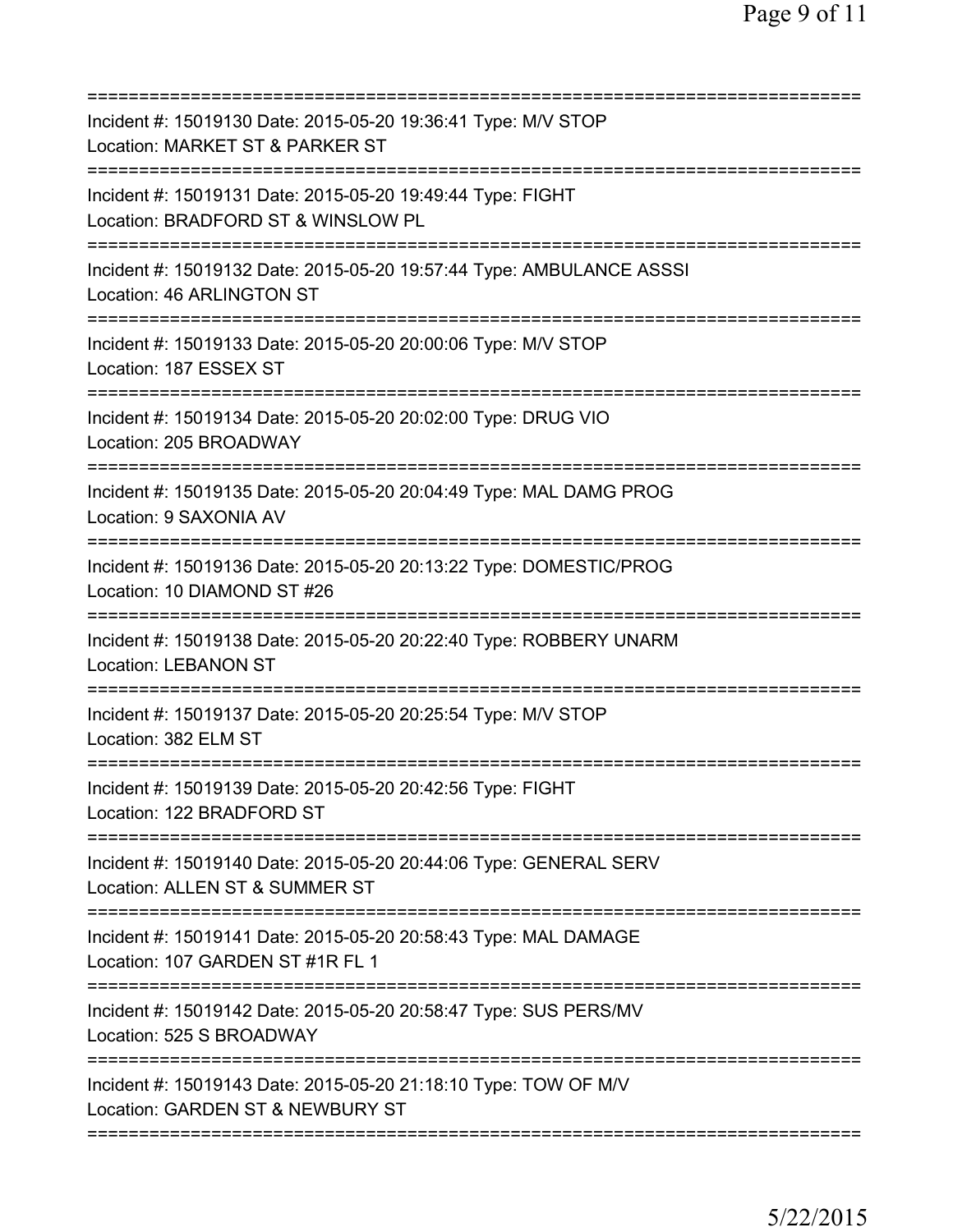| Incident #: 15019144 Date: 2015-05-20 21:18:52 Type: M/V STOP<br>Location: 49 NEWBURY ST                                  |
|---------------------------------------------------------------------------------------------------------------------------|
| Incident #: 15019145 Date: 2015-05-20 21:26:31 Type: MISSING PERS<br>Location: 12 TREMONT ST FL 2                         |
| Incident #: 15019146 Date: 2015-05-20 21:30:39 Type: RECOV/STOL/MV<br>Location: 4 E CAMBRIDGE ST                          |
| Incident #: 15019147 Date: 2015-05-20 21:32:01 Type: HIT & RUN M/V<br>Location: 2 MELROSE ST                              |
| Incident #: 15019148 Date: 2015-05-20 21:35:45 Type: INVESTIGATION<br>Location: LAWRENCE POLICE DEPARTMENT / 90 LOWELL ST |
| Incident #: 15019149 Date: 2015-05-20 21:42:05 Type: FIGHT<br>Location: ANDOVER ST & S UNION ST                           |
| ==========================<br>Incident #: 15019150 Date: 2015-05-20 22:08:02 Type: M/V STOP<br>Location: 7 ORCHARD ST     |
| Incident #: 15019151 Date: 2015-05-20 22:11:05 Type: M/V STOP<br>Location: MARKET ST & PARKER ST                          |
| Incident #: 15019152 Date: 2015-05-20 22:16:45 Type: MEDIC SUPPORT<br>Location: 101 S BOWDOIN ST                          |
| Incident #: 15019153 Date: 2015-05-20 22:19:35 Type: DRUG VIO<br>Location: 248 BROADWAY                                   |
| Incident #: 15019154 Date: 2015-05-20 22:28:42 Type: TOW OF M/V<br>Location: 61 NEWBURY ST                                |
| Incident #: 15019155 Date: 2015-05-20 22:31:08 Type: ALARM/BURG<br>Location: EBLEN STORE / 490 ESSEX ST                   |
| Incident #: 15019156 Date: 2015-05-20 22:51:27 Type: TOW OF M/V<br>Location: 85 NEWBURY ST                                |
| Incident #: 15019157 Date: 2015-05-20 23:01:04 Type: M/V STOP<br>Location: 54 HAVERHILL ST                                |
| Incident #: 15019158 Date: 2015-05-20 23:01:44 Type: THREATS                                                              |